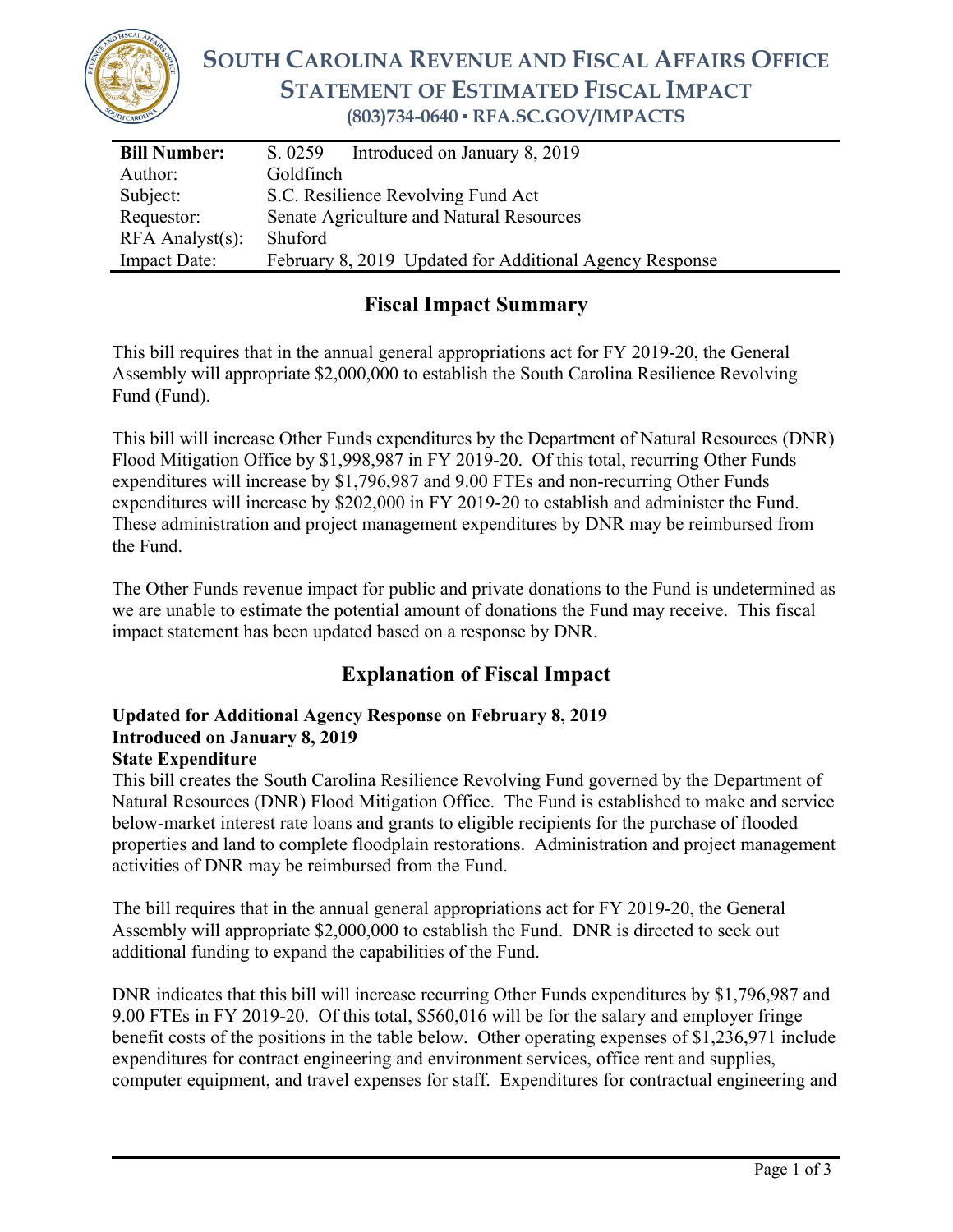environmental services represent \$1,000,000 of the total other operating expenses estimate and is based on the cost of similar undertakings by the Federal Emergency Management Agency Flood Mitigation Program.

This bill will increase non-recurring Other Funds expenditures by \$202,000 in FY 2019-20 for vehicles, office furniture, and computer equipment. In summary, this bill will increase total Other Funds expenditures by \$1,998,987 in FY 2019-20. These administration and project management expenditures by DNR may be reimbursed from the Fund. This fiscal impact statement has been updated based on a response by DNR.

|                                     |                                         | <b>Total Personnel</b> |
|-------------------------------------|-----------------------------------------|------------------------|
| <b>Position Class Title</b>         | <b>General Duties</b>                   | <b>Services</b>        |
| Program Manager II                  | Oversight of program                    | \$81,051               |
| Attorney III                        | Oversight of legal aspects              | \$66,612               |
| Admin. Assistant                    | Support to Program Manager and Attorney | \$43,107               |
| Public Information                  |                                         |                        |
| Coordinator                         | Outreach and promotion of the program   | \$44,988               |
| Administrative Manager I            | Manages Financial/Accounting staff      | \$70,297               |
|                                     | Executes accounting and procurement     |                        |
| Administrative Coordinator I        | processes                               | \$56,922               |
| <b>Accounting/Fiscal Manager II</b> | CPA/Auditor                             | \$81,051               |
| <b>Accounting/Fiscal Analyst II</b> | Loan originator                         | \$49,376               |
|                                     | Assures compliance with grant           |                        |
|                                     | requirements; research of additional    |                        |
| Grants Admin II                     | funding sources                         | \$66,612               |
| <b>Total</b>                        |                                         | \$560,016              |

## **Personnel Services and Employer Fringe Costs**

## **State Revenue**

While states in recent years have received donations from the federal government and private sector, we are unable to estimate the potential amount of donations the Fund may receive. Therefore, the Other Funds revenue impact for public and private donations to the Fund is undetermined.

## **Local Expenditure**

N/A

**Local Revenue**  $N/A$ 

### **Introduced on January 8, 2019 State Expenditure**

This bill creates the South Carolina Resilience Revolving Fund (Fund) governed by the Department of Natural Resources (DNR) Flood Mitigation Office. The Fund is established to